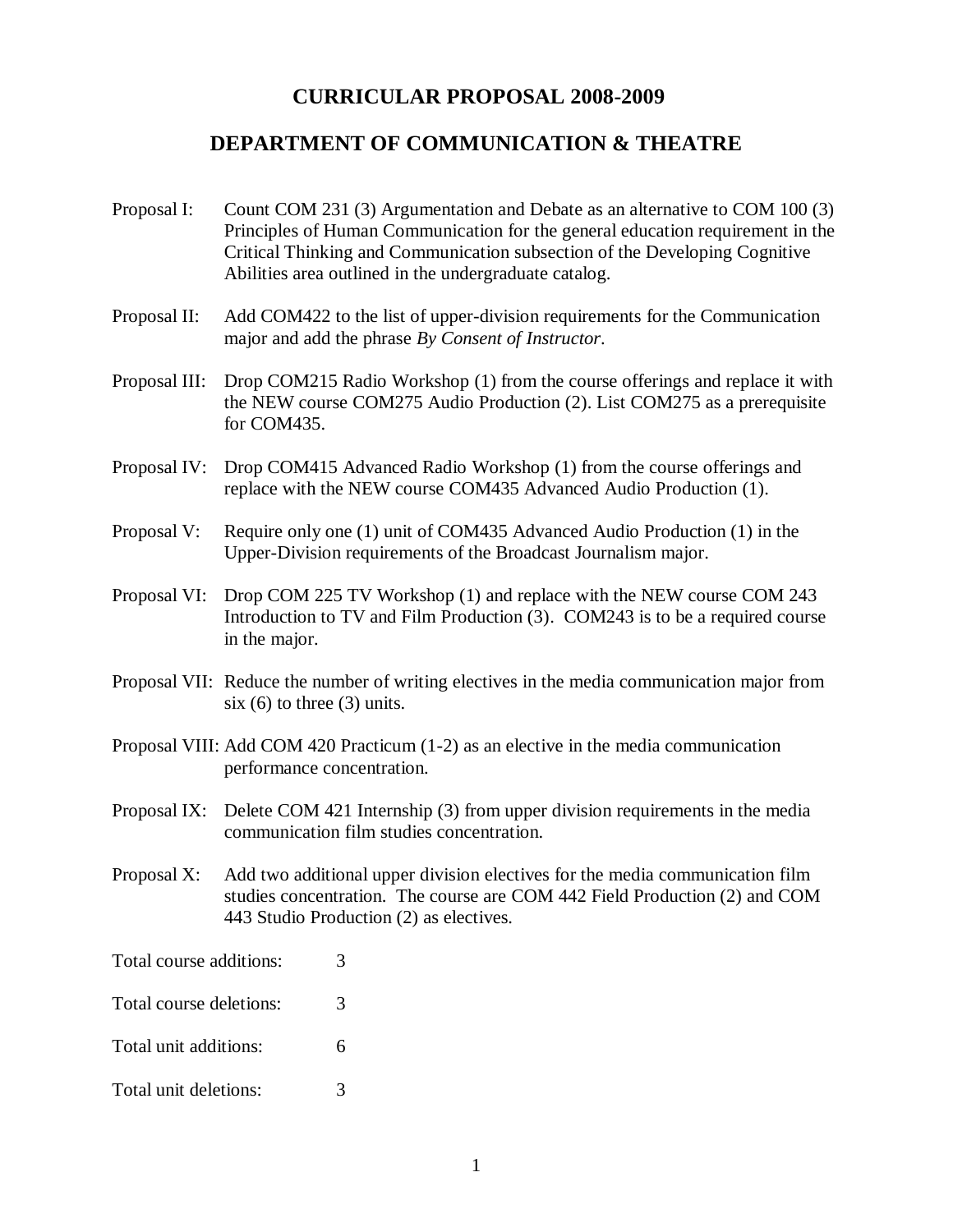Staffing increase/decrease: 0 Currently, three (3) units load credit are given each semester for the professor teaching COM215 (1) and COM415 (1). The professor will now teach COM 275 (2) and COM 435 (1) for the same 3 units. Also, three (3) units load credit are given each semester for the professor teaching COM 225 (1) and COM 425 (1). The professor will now teach COM 243 (3) for those 3 units each semester. The COM 425 unit each semester will be covered by offering COM150 (3) once a year rather than twice a year.

Library Collection Impact: None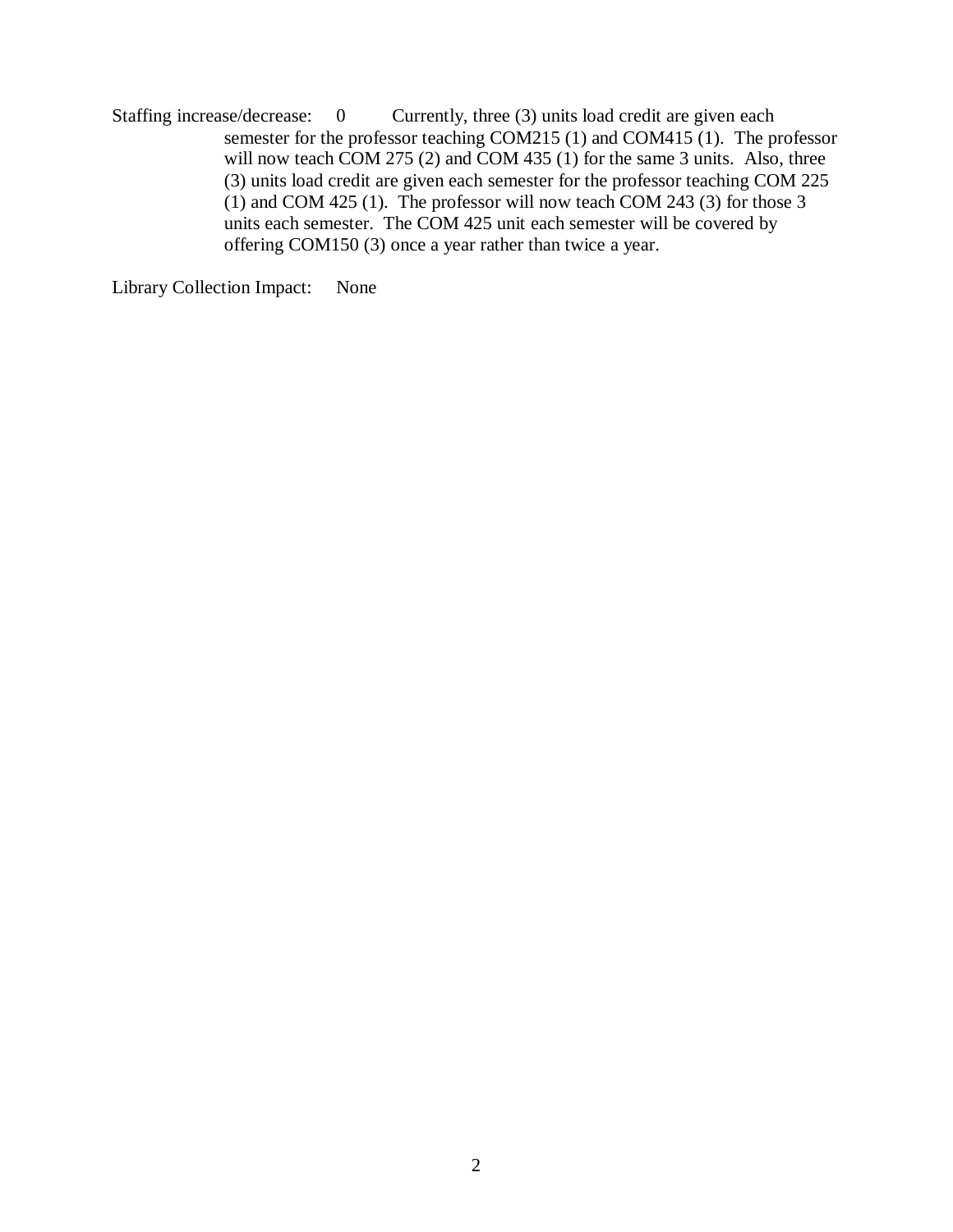# **DEPARTMENT OF COMMUNICATION AND THEATRE**

## **APC PROPOSALS**

- **Proposal I:** Count COM 231 (3) Argumentation and Debate as an alternative to COM 100 (3) Principles of Human Communication for the general education requirement in the Critical Thinking and Communication subsection of the Developing Cognitive Abilities area outlined in the undergraduate catalog.
- **Rationale:** The argumentation and debate course meets and exceeds the relevant principles, material and exercises provided in COM 100 as they relate to developing critical thinking, cognitive, and oral competency abilities. Other schools such as Wheaton and Biola similarly allow for debate to meet the basic public speaking requirement.

## **Catalog Copy:**

### **COM231 (3) Argumentation and Debate**

A study of the development of argumentation from classical rhetoricians to contemporary research theories. Practical application of this study through participation in debates and other forensic experiences. Offered each fall. Fulfills COM100 General Education requirement.

#### **Units Added or Dropped**: No Change

**Staffing Impacts:** Minimal.

- **Proposal II:** Add COM422 to the list of upper-division requirements for the communication Major and add the phrase *Consent of Instructor required* to the course description.
- **Rationale:** The course will result in the construction of a portfolio and the application of other evaluative instruments that can be used in institutional systematic assessment, submission to graduate school, and/or other professional applications. Consent of the instructor should be required, and the catalog copy should reflect this requirement. The addition of this requirement raises the total unit count for the communication major public address concentration to 47-49 units.

### **Catalog Copy:**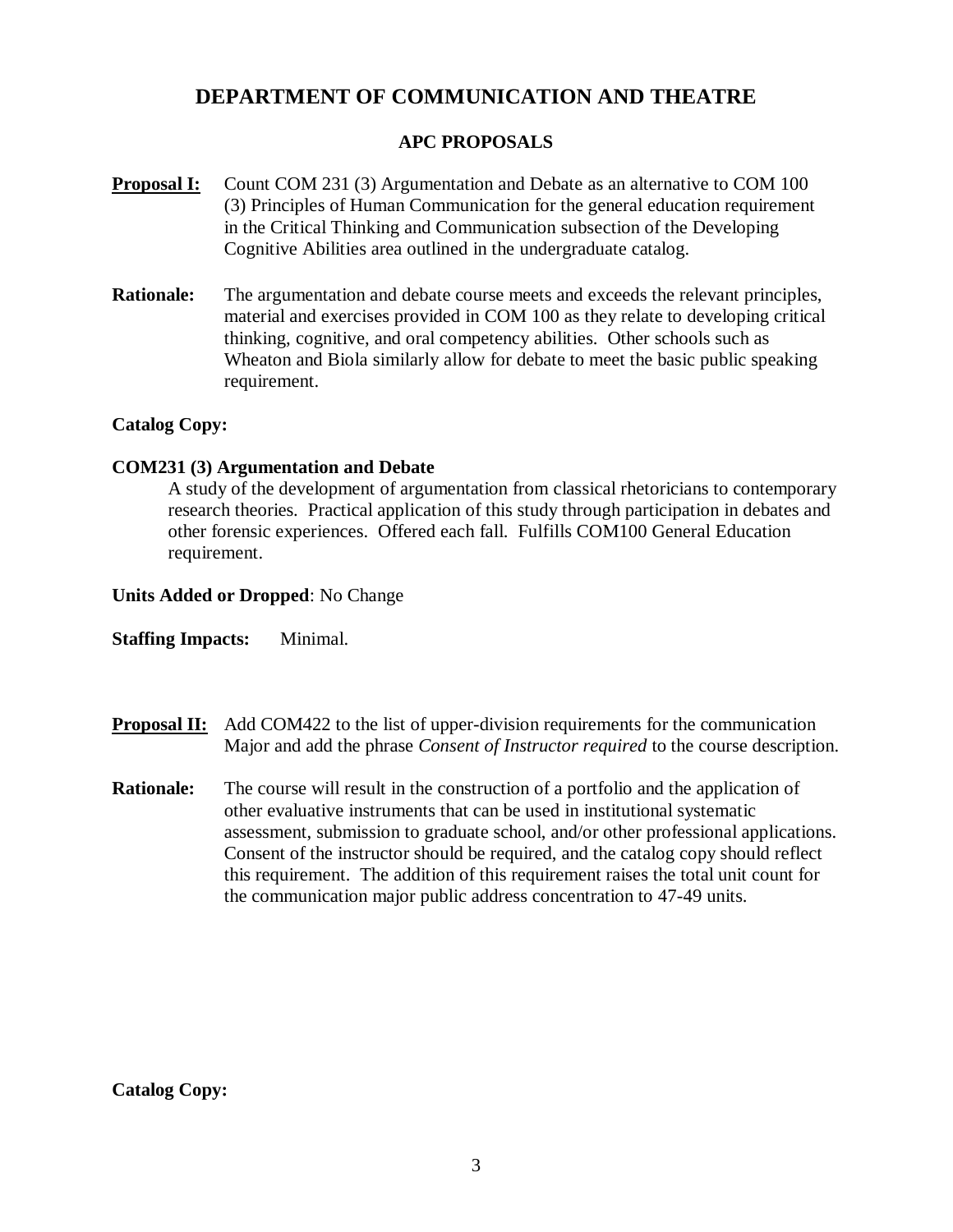#### **UPPER-DIVISION CORE REQUIREMENTS**

| <b>COURSE#</b> | <b>TITLE</b>                        | <b>UNITS</b>  |
|----------------|-------------------------------------|---------------|
| <b>COM 422</b> | Portfolio Construction              |               |
| COM 460        | Rhetorical Theories and Models      | 3             |
| COM 465        | Communication Theories and Research | $\mathcal{R}$ |
| <b>COM 485</b> | Communication, Values, and Society  |               |
|                | TOTAL.                              |               |

#### **COM422 (1) Portfolio Construction**

Completion of a portfolio and supporting documentation for assessment and preparation for employment. *Consent of Instructor required.*

**Units Added/Dropped:** +1 to Communication major requirements.

- **Staffing impact:** Minimal. Communication professors will share this responsibility in a manner similar to other communication practicums.
- **Proposal III:** Drop COM215 Radio Workshop (1) and replace with the NEW course COM275 Audio Production (2) and require of all media majors.
- **Rationale:** At present, Point Loma does not offer an audio or radio major. Because of this, only a limited number of radio courses exist. Despite the lack of a major, media communication and broadcast journalism students need to acquire skills in various facets of audio production. The present one-hour radio workshops do not provide enough class time to adequately cover the subject matter.

COM215 and COM415 largely are used as a means to offer credit for students working at KPLR. The proposed new course will enhance student skills. At the same time, retaining a workshop course will continue to provide credit for students who work on the campus station. This will give students who want to work in radio after graduation a means of strengthening their skills and providing content for their portfolio. Additionally, media communication students will benefit from knowledge of audio production.

In addition to student benefits, PLNU will experience positive results from this change. Rather than being seen as simply a student radio station, KPLR has a chance to expand its offerings and reach out to alumni and churches. This necessitates improved quality, which will be met by students who have taken the audio production course.

**Catalog Copy:**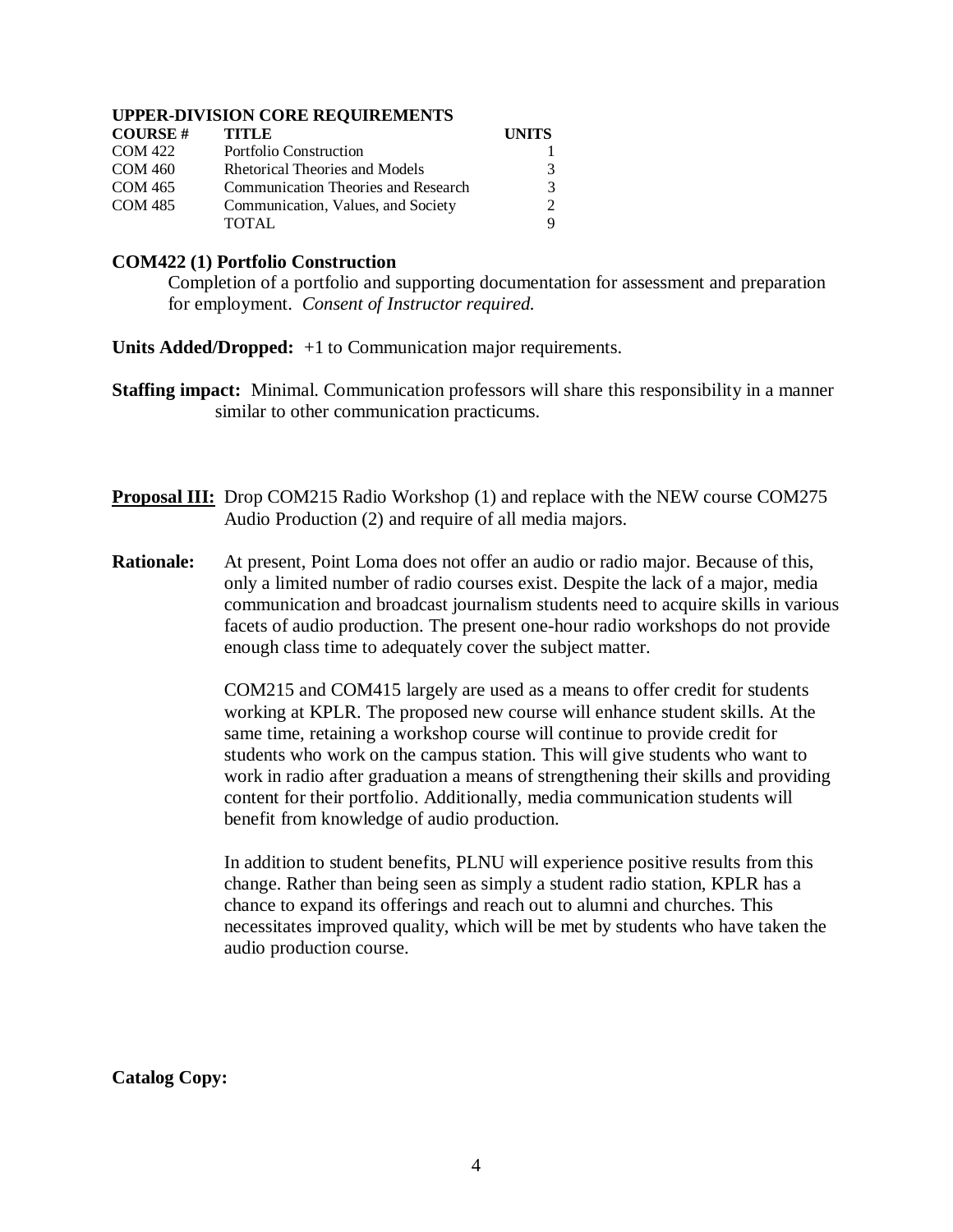## **COM275 (2) Audio Production**

A basic course that provides students with skills in writing and production of audio content for radio (e.g., commercials, promotional announcements, PSAs), and TV and film (multi-track recording, mixing, and sound effects). The course also deals with announcing, acoustics, microphones, and remote broadcasts. The course is required for broadcast journalism majors and other students desiring to work at KPLR. Offered Fall and Spring.

## **Units Added/Dropped:** +1

#### **Staffing Impact:** None

- **Proposal IV:** Drop COM415 Advanced Radio Workshop from the course offerings and replace with the NEW course COM435 Advanced Audio Production.
- **Rationale:** This description provides more specificity in terms of course content and expectations.

### **Catalog Copy:**

#### **COM435 Advanced Audio Production (1)**

Required for broadcast journalism majors and students desiring to work at KPLR. Students are responsible for a minimum of 30-hours per semester of work, including music programming, news, sports, and station management. Offered Fall and Spring. May be repeated up to a total of four units. *Prerequisite: COM275 Audio Production.*

### **Units Added/Dropped:** 0

#### **Staffing Impact:** None

- **Proposal V:** Require only one (1) unit of COM435 Advanced Audio Production (1) in the Upper-Division requirements of the Broadcast Journalism major.
- **Rationale:** With the additional units required by the replacement courses COM275 Audio Production (2) and COM243 Intro to TV and Film Production (3), reducing the requirement of COM435 Advanced Audio Production (1) to one unit, keeps the overall total units for the broadcast journalism major to 45-47 units.

**Units Added/Dropped:** -1 from broadcast journalism major. See Proposal IV.

**Staffing Impact:** None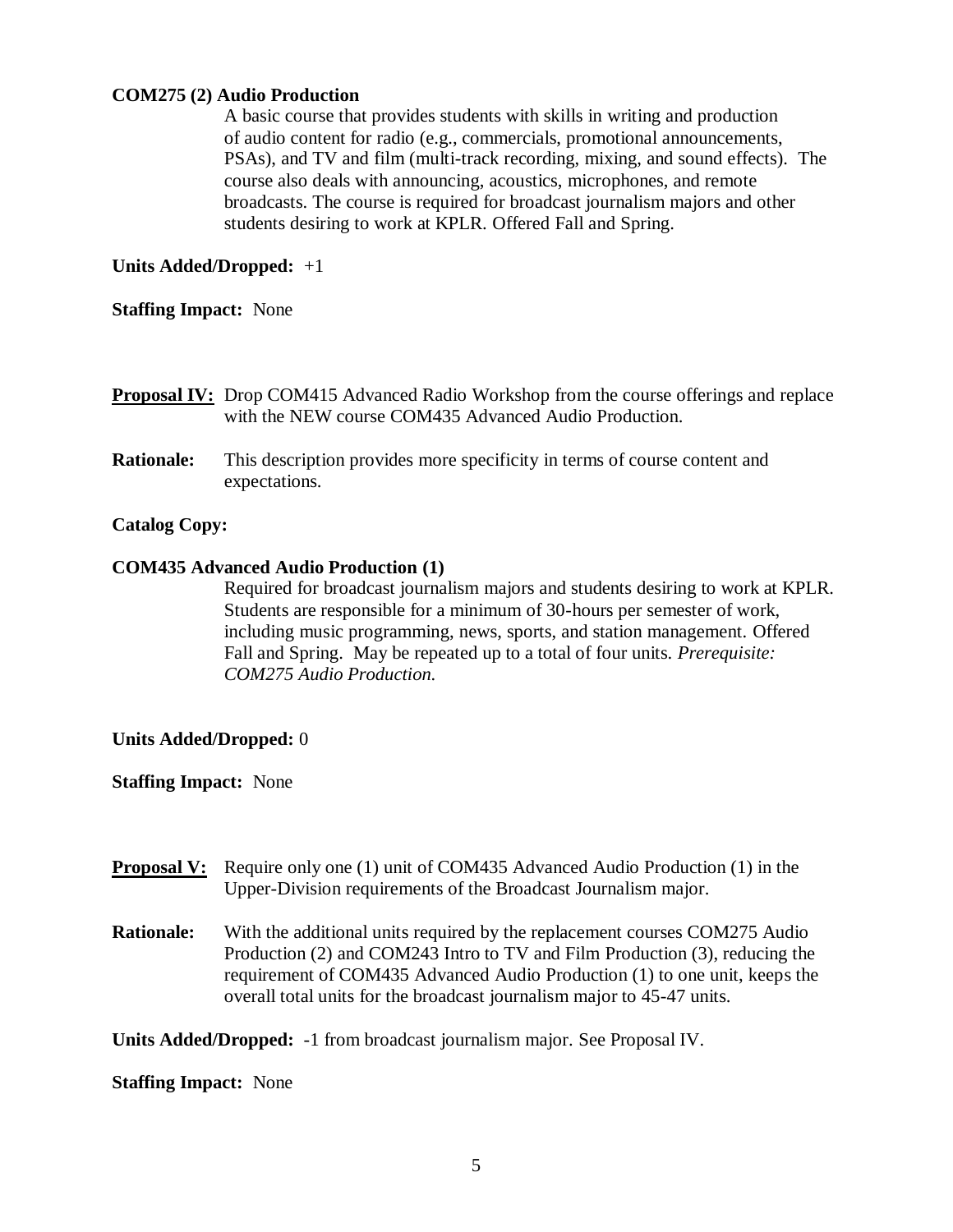- **Proposal VI:** Drop COM225 TV Workshop (1) and replace with the NEW course COM243 Introduction to Video and Audio Production (3) as the introductory production course in the media communication and broadcast journalism majors. Required of media majors. To be offered every semester.
- **Rationale:** The present introductory level, one (1) unit COM 225 TV Workshop course does not provide enough time for all students to grasp and begin to practice the fundamentals of production. The additional weekly two hours of class will provide the time needed to cover course content more effectively.

#### **Catalog Copy:**

| LOWER-DIVISION CORE REQUIREMENTS |                                  |   |  |  |
|----------------------------------|----------------------------------|---|--|--|
| <b>COURSE</b>                    | <b>TITLE</b><br><b>UNITS</b>     |   |  |  |
| <b>COM 150</b>                   | Intro to Media Communication     | 3 |  |  |
| <b>COM 175</b>                   | Scriptwriting for Television and |   |  |  |
|                                  | Film                             | 3 |  |  |
| <b>COM 195</b>                   | Media Literacy                   | 3 |  |  |
| <b>COM 243</b>                   | Introduction to TV and Film      |   |  |  |
|                                  | Production                       | 3 |  |  |
| <b>COM 275</b>                   | Audio Production                 | 2 |  |  |
| <b>WRI 215</b>                   | Newspaper Workshop $OR$          |   |  |  |
| <b>WRI 216</b>                   | Literary Magazine Workshop OR    | 1 |  |  |
| <b>WRI 217</b>                   | Yearbook Workshop                |   |  |  |
|                                  | TOTAL                            |   |  |  |
|                                  |                                  |   |  |  |

### **LOWER-DIVISION CORE REQUIREMENTS**

#### **COM243 Introduction to TV and Film Production (3)**

Fundamentals of studio and field TV and film production. This includes basic technical and creative aspects of camera, lighting, sound, graphics, producing, directing, and editing. Offered fall and spring.

**Units Added/Dropped:** +4(2 each semester)

**Staffing Impact:** Minimal. See top of document under Staff increase/decrease.

**Proposal VII:** Reduce the number of writing electives in the media communication major from six (6) units to three (3) units and remove WRI 350 from the list of choices.

**Rationale:** With the much-needed additional hours in production, there is a need to keep the major unit requirements as close to 40 hours as possible. This tends to encourage media communication majors to complete academic minors while at PLNU. Also, assessment data on student work reveals that media communication students' scriptwriting has been rated above-average (for entry-level professional) for the past two years, and students attribute this to the scriptwriting course and repetitive nature of writing in COM425 TV Workshop as the primary reasons for their success in scriptwriting.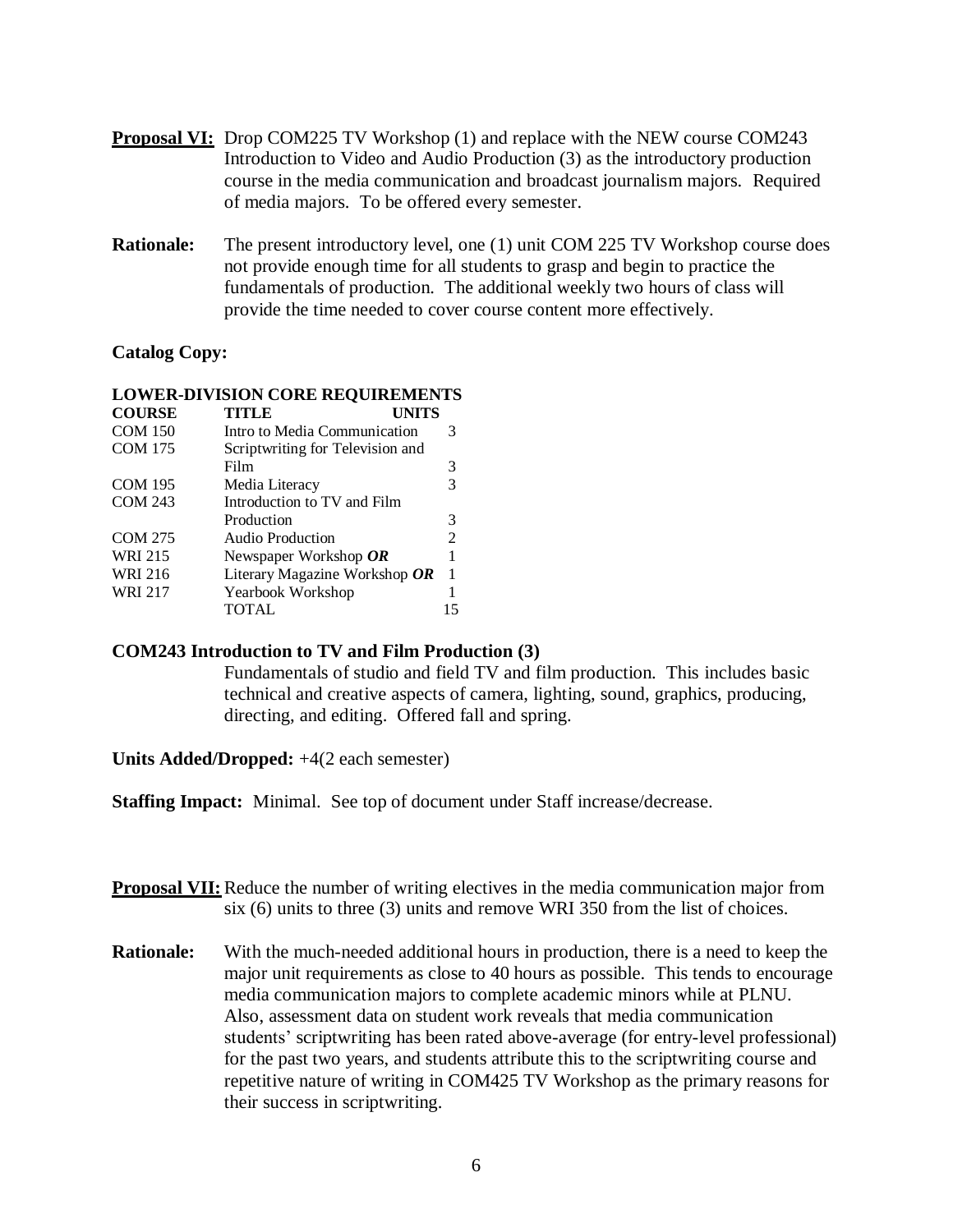#### **Catalog Copy:**

#### **WRITING ELECTIVES**

| Choose one $(1)$ course from: |                                       |   |  |  |
|-------------------------------|---------------------------------------|---|--|--|
|                               | WRI 250 Intro to Journalism           | 3 |  |  |
|                               | WRI 320 Creative Writing: Mixed       | 3 |  |  |
|                               | WRI 322 Creative Writing: Fiction     | 3 |  |  |
|                               | WRI 323 Creative Writing: Non-Fiction | 3 |  |  |
|                               | <b>TOTAL</b>                          | 3 |  |  |

**Units added/dropped:** 0

**Staffing Impact:** None

**Proposal VIII:** Add COM 420 Practicum (1-2) as an elective in the media communication performance concentration.

**Rationale:** Students majoring in the media communication performance concentration do not have the same opportunities that production concentration students have. This will allow our advanced performance concentration majors to perform in (and get elective credit for) independent student films and television shows that are being produced for practicum credit.

**Catalog Copy:**

## **PERFORMANCE COURSE TITLE UNITS**

#### *Take a total of 8 units from:* COM 435 Advanced Audio Production 1<br>
COM 425 Advanced TV Workshop 1 Advanced TV Workshop 1 COM 231 Argumentation & Debate 3 COM 260 Advanced Public & Professional Speaking 3 COM 445 Television News 3 COM 250 Voice and Diction 2 TRE 270 Acting I 3 COM 420 Communication Practicum 1 **TOTAL** 8

**Units added/dropped:** 0

## **Staffing Impact:** None

- **Proposal IX:** Delete COM 421 Internship from upper division requirements in the media communication film studies concentration.
- **Rationale:** Students majoring in media communication film studies are required to take six (6) units of internship credit in the required Los Angeles Film Studies Center (LAFSC). This additional department internship requirement is not necessary.